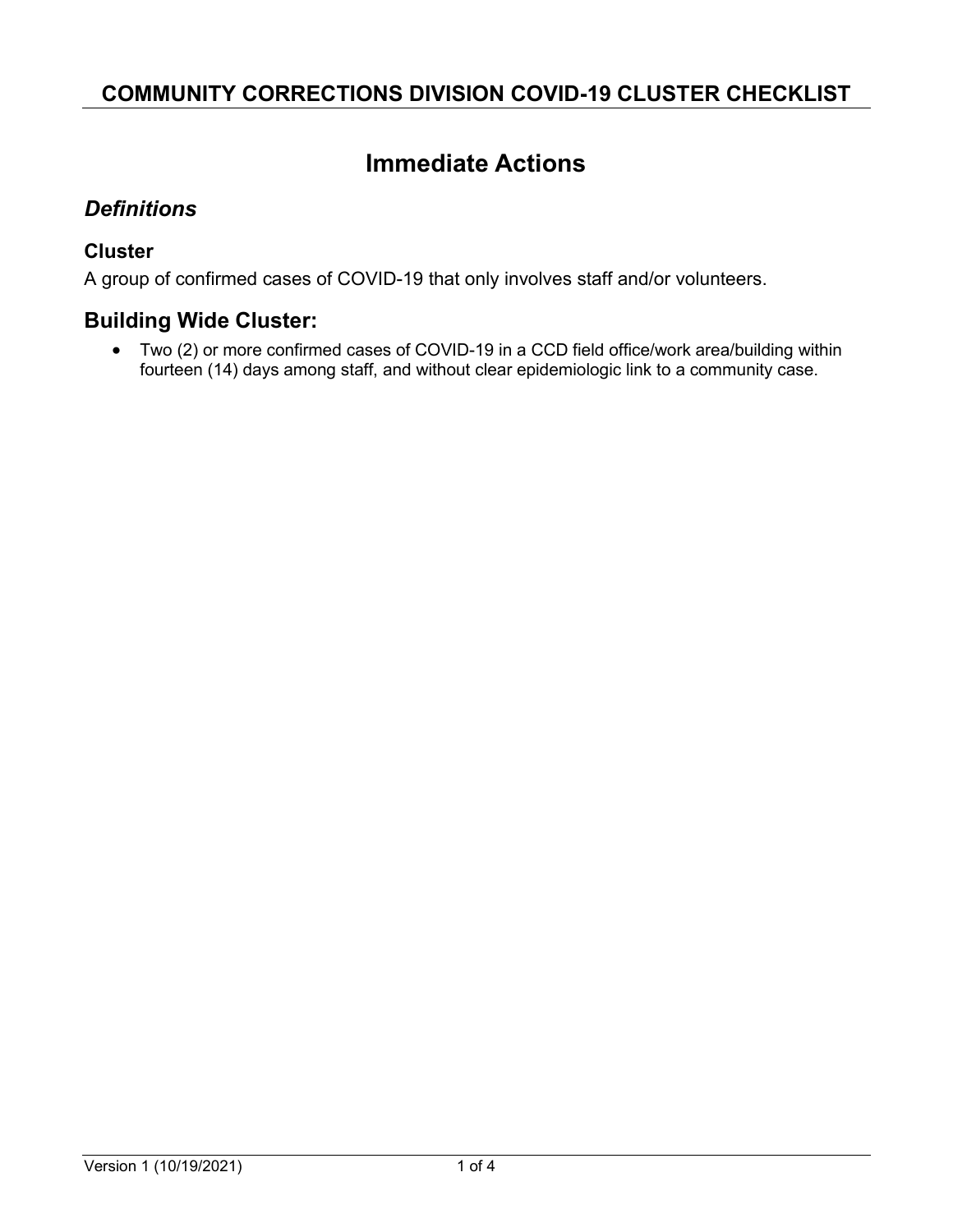### **Notifications**

| <b>Actions</b>                                                                                                                                                                                                                                                                                                                                                                                                                                                                | <b>Time</b><br><b>Started</b> | <b>Time</b><br><b>Completed</b> | <b>Initial</b> | N/A |
|-------------------------------------------------------------------------------------------------------------------------------------------------------------------------------------------------------------------------------------------------------------------------------------------------------------------------------------------------------------------------------------------------------------------------------------------------------------------------------|-------------------------------|---------------------------------|----------------|-----|
| Prior to declaring a cluster, CCD confirms details by emailing<br>the Occupational Health and Wellness Unit's ONC Team. ONC<br>Team will review, and if cases meet criteria for cluster status,<br>will confirm with Occupational Health Medical Director and/or<br>COVID-19 Medical Duty Officer. CCD will be notified if cluster<br>status is confirmed. ONC Team continues daily monitoring of<br>prior 14 days' positive cases to identify any new potential<br>clusters. |                               |                                 |                |     |
| Employee Occupational Health Medical Director or designee<br>contacts CCD Field Administrator (FA), Regional Administrator<br>(RA), field Community Corrections Supervisor (CCS) and ONC<br>Team when cluster is verified as above. Update also posted to<br>LNO/EOC (Liaison Officer/Emergency Operations Center)<br>Teams Channel.                                                                                                                                          |                               |                                 |                |     |
| For questions about associated cases in supervised<br>individuals, call the COVID-19 Medical Duty Officer at (564)<br>999-1845.                                                                                                                                                                                                                                                                                                                                               |                               |                                 |                |     |
| ONC team notifies local health jurisdiction when a work<br>area/office/building is placed on cluster status, including<br>providing the definitions and this guidance document for their<br>situational awareness regarding DOC response.                                                                                                                                                                                                                                     |                               |                                 |                |     |

## **Building Wide Cluster Response**

| <b>Actions</b>                                                                                                                                                                                                                                | <b>Time</b><br><b>Started</b> | <b>Time</b><br><b>Completed</b> | Initial | N/A |
|-----------------------------------------------------------------------------------------------------------------------------------------------------------------------------------------------------------------------------------------------|-------------------------------|---------------------------------|---------|-----|
| ONC Team will map out any potential staff close contacts of<br>the cases, working with the CCD as needed. Keep in mind that<br>staff can be close contacts to other staff outside the workplace<br>as well as at work.                        |                               |                                 |         |     |
| As necessary, implement mandatory masking in the affected<br>areas regardless of vaccination status until cluster status is<br>discontinued. The only exception is individuals working alone in<br>an office space with a closed door.        |                               |                                 |         |     |
| In consultation with FA/RA/CCS and OHWU leadership,<br>determine if trainings involving close contact (In-service Control<br>and Impedance Tactics, Specialty Team Training, etc.) should<br>be paused due to the nature/risk of the cluster. |                               |                                 |         |     |
| FA/RA/CCS will reach out to ONC Team if a status update<br>meeting is needed.                                                                                                                                                                 |                               |                                 |         |     |
| <b>For STAFF TESTING:</b><br>Test all staff regardless of vaccination status that work in the                                                                                                                                                 |                               |                                 |         |     |
| affected work area/office/building within seventy-two (72) hours<br>of identification of the cluster by PCR unless they had COVID-<br>19 within the past ninety (90) days (RAT indicated for these<br>individuals).                           |                               |                                 |         |     |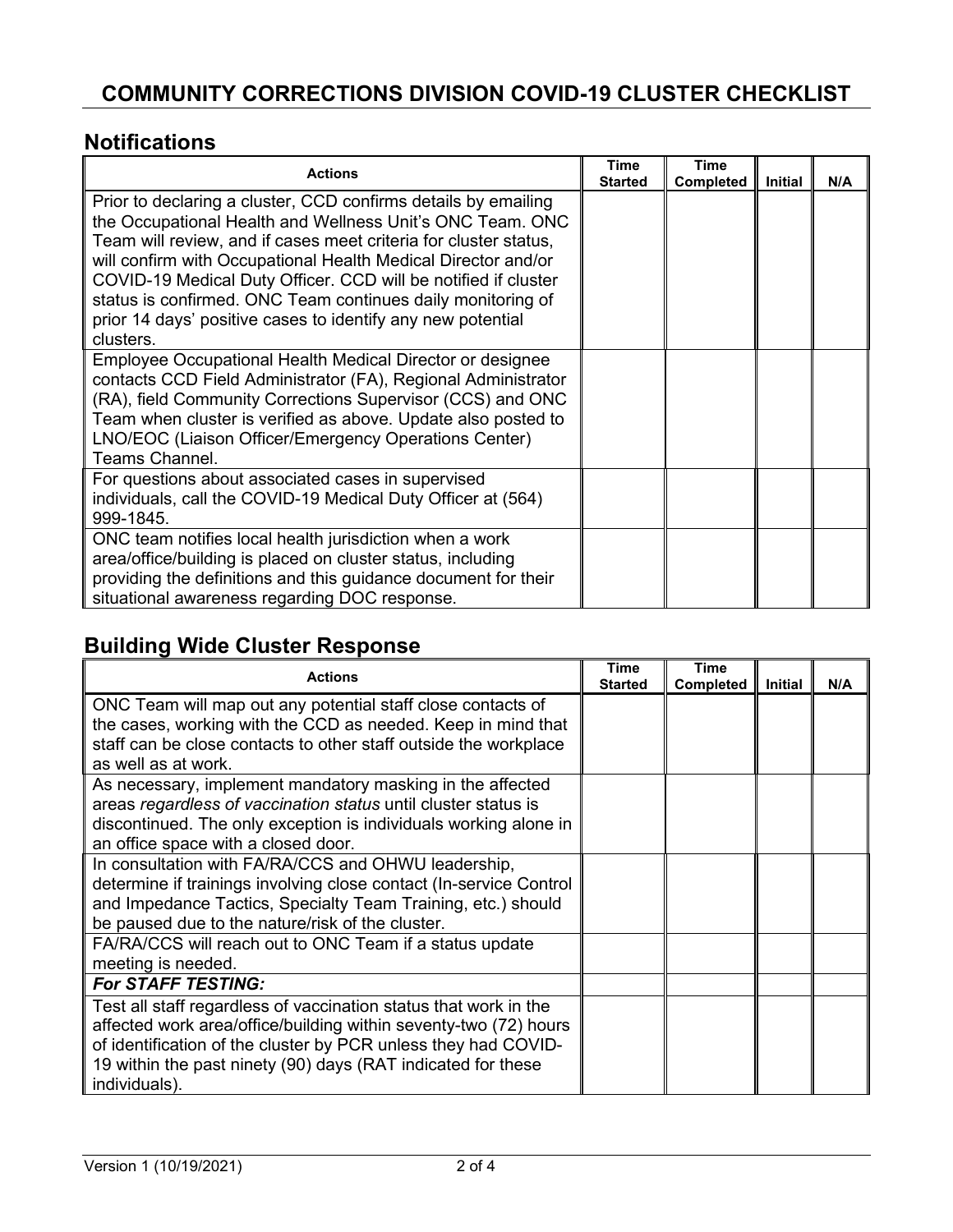| <b>Actions</b>                                                                                                                     | <b>Time</b><br><b>Started</b> | <b>Time</b><br>Completed | <b>Initial</b> | N/A |
|------------------------------------------------------------------------------------------------------------------------------------|-------------------------------|--------------------------|----------------|-----|
| Staff from one CCD office working at another CCD office that is                                                                    |                               |                          |                |     |
| under cluster status:                                                                                                              |                               |                          |                |     |
| Will participate in any COVID-19 testing indicated for the                                                                         |                               |                          |                |     |
| worksite under cluster status.                                                                                                     |                               |                          |                |     |
| Will COVID-19 rapid antigen test on the day of<br>$\bullet$                                                                        |                               |                          |                |     |
| demobilization.                                                                                                                    |                               |                          |                |     |
| Will continue twice weekly testing (PCR preferred, but RAT<br>٠                                                                    |                               |                          |                |     |
| if PCR not available) regardless of vaccination status until                                                                       |                               |                          |                |     |
| fourteen (14) days from return date. Those with COVID-19                                                                           |                               |                          |                |     |
| infection in the past 90 days must have RAT twice weekly.                                                                          |                               |                          |                |     |
| Will maintain masking at all times regardless of vaccination<br>$\bullet$<br>status for fourteen (14) days from return date unless |                               |                          |                |     |
| working alone in an office with closed door.                                                                                       |                               |                          |                |     |
| Until the cluster is determined to be over by ONC Team or                                                                          |                               |                          |                |     |
| instructed otherwise by Emergency Operations Center,                                                                               |                               |                          |                |     |
| involved staff will continue to be tested twice weekly. PCR is                                                                     |                               |                          |                |     |
| the preferred testing method, and ideally tests will occur every                                                                   |                               |                          |                |     |
| 3-4 days. There should be a minimum of 48 hours between                                                                            |                               |                          |                |     |
| tests, and the last testing performed in cluster response must                                                                     |                               |                          |                |     |
| be on or after day 14 from the last associated case (at least                                                                      |                               |                          |                |     |
| one full incubation period).                                                                                                       |                               |                          |                |     |
| Cluster status will continue until a minimum of fourteen (14)                                                                      |                               |                          |                |     |
| days has passed since the last positive test that does not have                                                                    |                               |                          |                |     |
| a clear epidemiologic link to a community case.                                                                                    |                               |                          |                |     |
| ONC team notifies the local health jurisdiction when cluster                                                                       |                               |                          |                |     |
| status is discontinued.                                                                                                            |                               |                          |                |     |

### **Protocols and PPE**

| <b>Actions</b>                                                                                             | <b>Time</b><br><b>Started</b> | Time<br><b>Completed</b> | <b>Initial</b> | N/A |
|------------------------------------------------------------------------------------------------------------|-------------------------------|--------------------------|----------------|-----|
| Follow the most current PPE Matrix.                                                                        |                               |                          |                |     |
| Ensure a system is in place to adequately stock PPE,<br>disinfecting supplies, and disposal receptacle(s). |                               |                          |                |     |
| Maintain a removal schedule for disposed-of PPE.                                                           |                               |                          |                |     |

### **Communications**

| <b>Actions</b>                                            | Time           | <b>Time</b>      |                |     |
|-----------------------------------------------------------|----------------|------------------|----------------|-----|
|                                                           | <b>Started</b> | <b>Completed</b> | <b>Initial</b> | N/A |
| Utilize the Communications Toolkit provided by DOC Joint  |                |                  |                |     |
| Information Center (JIC) to draft communications to staff |                |                  |                |     |
| and interested parties of plans.                          |                |                  |                |     |
| Submit to Incident Command for review and approval.       |                |                  |                |     |
| Forward to JIC for review and approval.                   |                |                  |                |     |